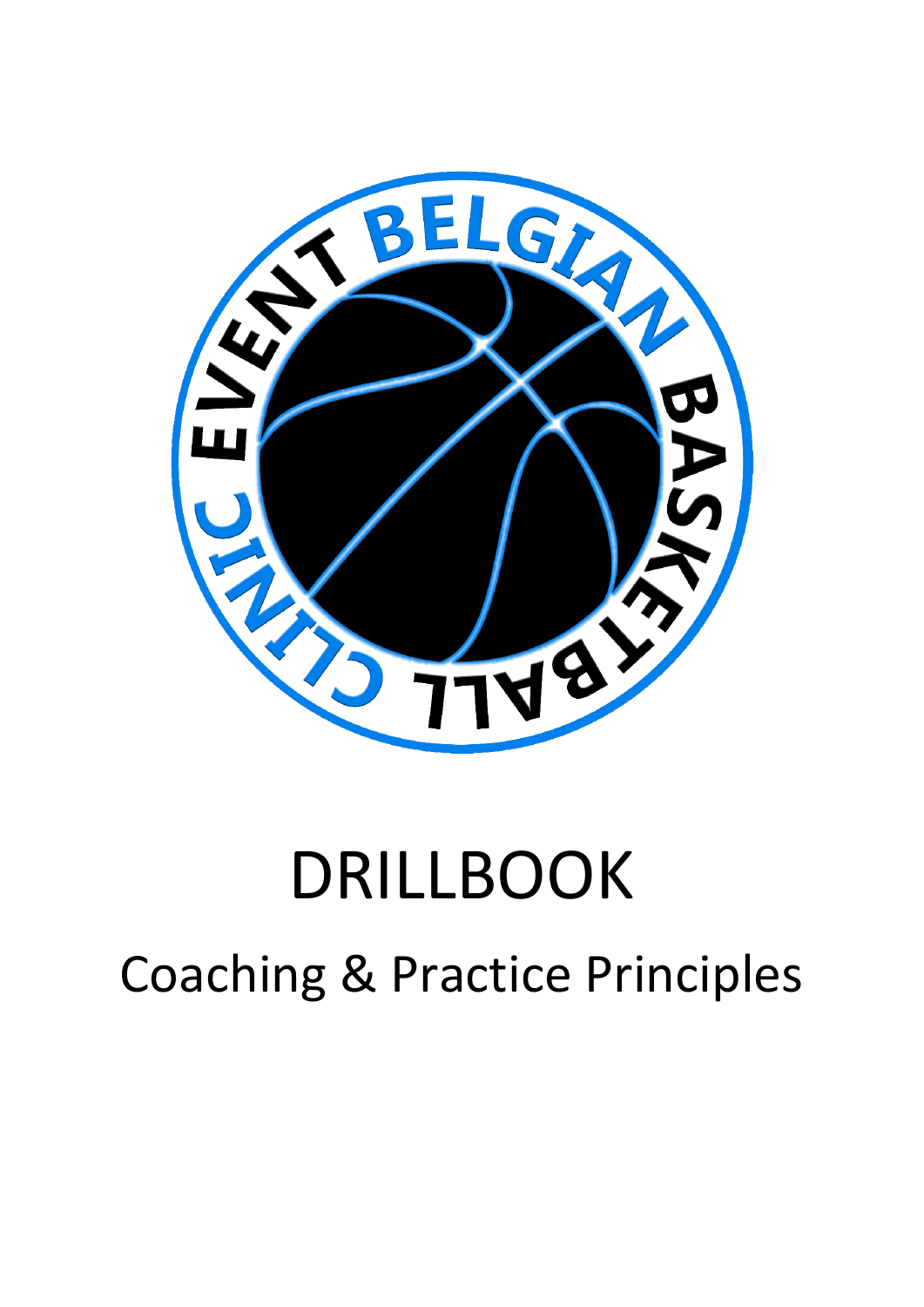



# Table of Contents

| 1 <sub>1</sub> | Part I |                                           | 2              |
|----------------|--------|-------------------------------------------|----------------|
|                | 1.1    | 10 INGREDIENTS OF A GOOD PLAYER           | 2              |
|                | 1.2    | <b>10 PITFALLS YOU MIGHT ENCOUNTER</b>    | 3              |
|                | 1.3    | <b>11 CHAMPIONSHIP KILLERS</b>            | $\overline{4}$ |
|                | 1.4    | <b>12 COACHING 'ABSOLUTES'</b>            | 5              |
|                | 1.5    | <b>14 QUALITIES OF A MASTER COACH</b>     | 6              |
|                | 1.6    | 24 E's OF BASKETBALL SUCCESS              | $\overline{7}$ |
|                | 1.7    | 37 ESSENTIALS TO BE A SUCCESFULL COACH    | 8              |
|                | 1.8    | <b>5 ABSOLUTE PRACTICE RULES</b>          | 9              |
|                | 1.9    | <b>5 LEVELS OF COMMUNICATION</b>          | 10             |
|                | 1.10   | <b>5 RULES FOR LEADING YOUR TEAMMATES</b> | 11             |

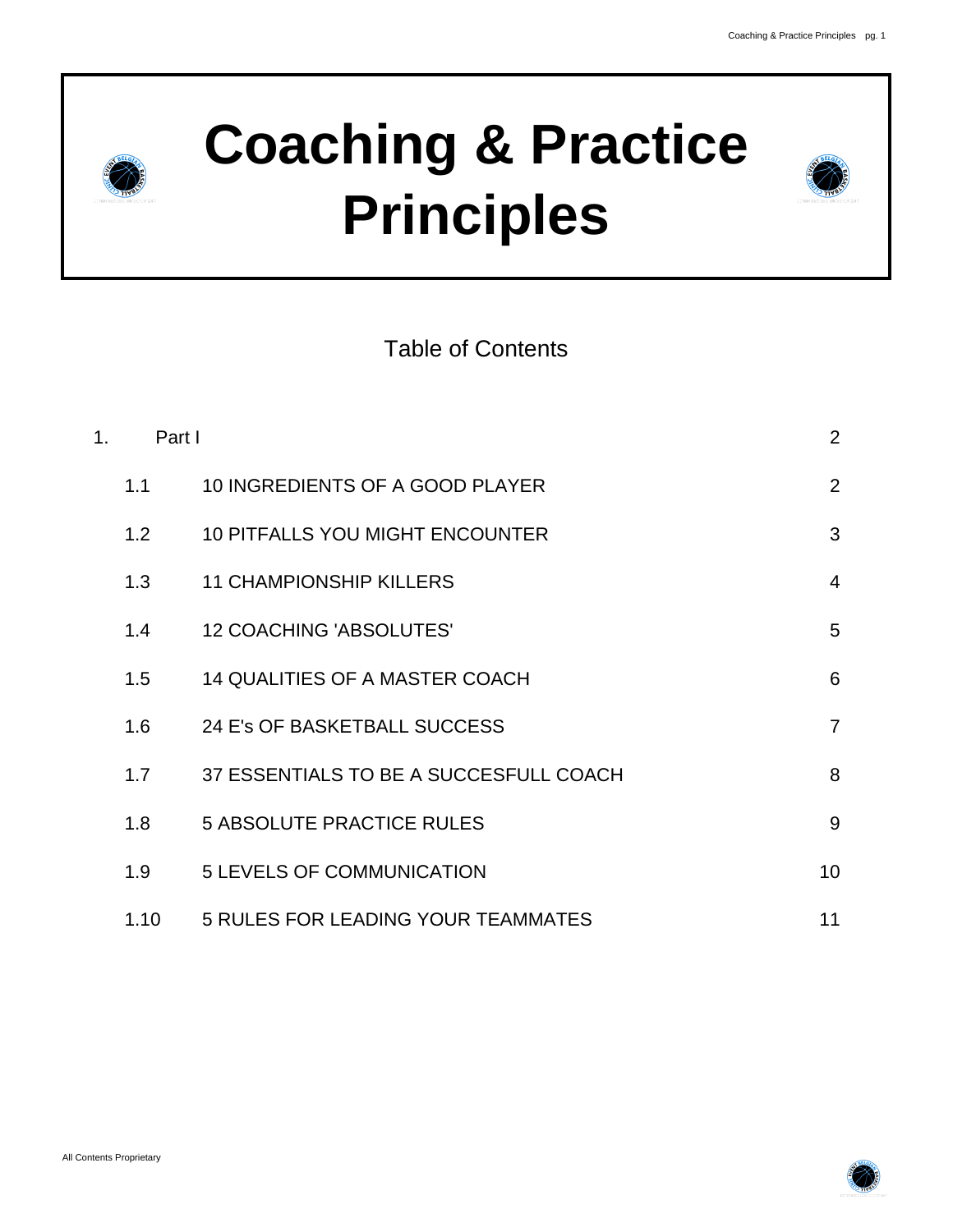## COACHING & PRACTICE PRINCPLES 10 INGREDIENTS OF A GOOD PLAYER



1. **Love to play the game :** A player must have a passion for the game. It's the only way to deal with all it takes to become a better player.

2. **Has and develops ball skills (basic fundamentals) :** Without fundamentals there's no base to build on. Great fundamentals are a must to become an advanced player.

3. **Footwork :** Basketball is a game of feet, even more than a game of hands. Your feet give you balance, speed, agility, ... Footwork is one of the fundamentals of the game.

4. **Offensive moves (advance fundamentals) :** Are important to take your game to a higher level. Off course the more offensive moves a player has the better, but it is my opinion that a wide range of solid basic fundamentals together with a limited number of well trained advance fundamentals are sufficient to become a good player. Important is that the player knows what he can and (even more important) can not.

5. **Ability to "see" the floor :** court vision, "seeing" the game, reading the defense ... all necesarry skills for a player. Depending on the position of the player it's a must have (e.g. a pointguard without court vision won't be any good of course) or it makes a good player a great player (e.g. a big man with good court vision will make an excellent key passer).

6. **Learn to listen and know when you are being given good advice :** A player should be hungry to learn more about the game every single day. Not only he should listen to good advice, he must do something with it.

7. **Learn the concept of being a smart action/reaction player :** Being able to read the game, to react to the defense, to react to your own teammates and to make smart dessions at the right moment is an abosulte necessity for a player now a days.

8. **Get your body in ultimate physical basketball condition :** If not a players has to use a lot of his energy just to keep up at practice. That is energy he can't use to improve his skills. Fatigue will make him loose focus an concentration and he'll need both to become a beeter player.

9. **Mental thougness :** A though training schedule, the pressure of the competition, good results at school, problems and discussions with parentens or boy/grilfriend, ... a player must have a certain level of mental thougness to deal with all these things or he will loose focus.

10. **Be a good organizer :** To find a good balance between family, basketball and school(results) a player must be a good organizer to be able to divide his time as optimal as possible between these 3 important things.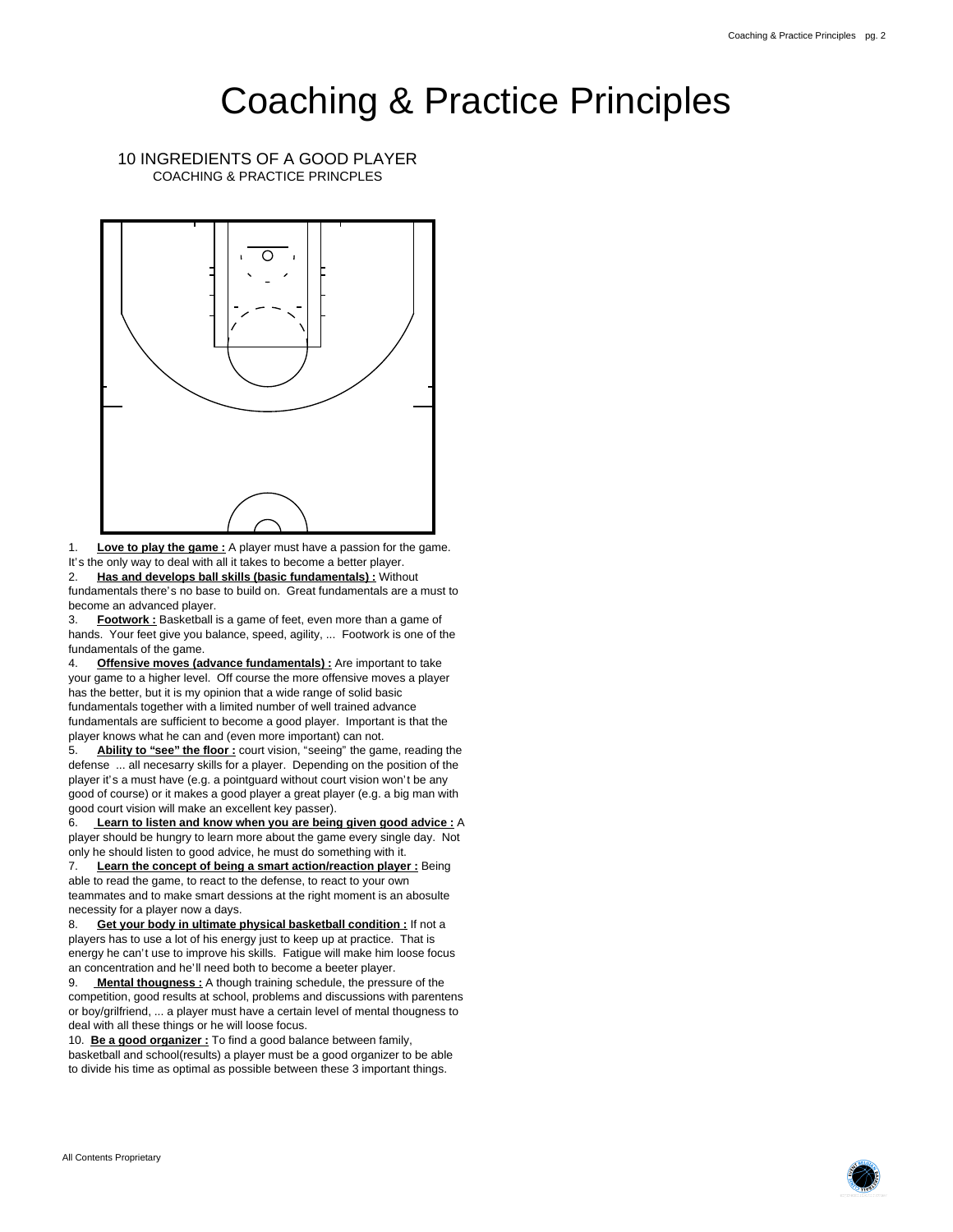## COACHING & PRACTICE PRINCPLES 10 PITFALLS YOU MIGHT ENCOUNTER



#### 1. **Not every player will be interested in every practice.**

No matter how much experience you have or how great you are at teaching, you will encounter times in

the gym when players are just not interested. Don't give in to the temptation to scold or yell. Instead, try

changing your tone of voice. Try moving around. Try both. You can even switch from talking to a

physical activity, like a scrimmage. The process of the scrimmage may increase the players'

understanding and, possibly, their level of interest.

Teach them anyway.

#### 2. **If a practice is going badly, stop and regroup**.

Even if you have planned a detailed practice and have a clear goal in mind, if your approach is not

working – for whatever reason – stop! Regroup and start over with a different approach, or abandon

your planned practice entirely and go on to something else. Afterward, be honest with yourself as you

examine what went wrong and make plans for the next day.

### Do it. Do it right. Do it right now.

3. **Coaching will get better**.

Maybe not tomorrow or even next week, but at some point, as you keep at it, your job will get easier.

Do you remember your very first practice? Were you nervous? Of course. So was I. See how much

your coaching has already improved? By next year you will be able to look back on today and be

amazed at how much you have learned and how much more easily you do your job. The dawn alleviates.

#### 4. **You do not have to say yes to everything**.

Do not feel that you must say yes each time you are asked to participate. Know your limits. Practice

saying, Thank you for thinking of me, but I do not have the time to do a good job with another

commitment right now. Of course, you must accept your responsibility as a

professional and do your

fair share, but remember to be realistic about your time.

#### Learn to say no.

5. **Not every player or parent will love you.**

And you will not love every one of them, either. Those feelings are perfectly acceptable. We coaches

are not hired to love players and their parents. Our job is to teach players and, at times, their parents as

well. Players do not need you to be their buddy. They need a facilitator, a quide,

mentor, a role model

#### for learning and for character. Give them what they need.

All Contents Proprietary

### COACHING & PRACTICE PRINCPLES 10 PITFALLS YOU MIGHT ENCOUNTER



#### 6. **You cannot be creative every day.**

When those times happen, turn to outside resources for help. Coaching books, teaching guides, clinics,

professional organizations such as high school associations and the NABC are designed to support

you in generating well-developed practices. When you come up with your own effective and meaningful

practices—and you will – be sure to share your ideas with other coaches, both veterans and

newcomers to the profession.

Sit at the feet of Masters.

#### 7. **No one can manage classes, students, players, recruiting, media and – oh, yes, coaching – all at the**

**same time and stay sane**.

A little multi-tasking can be good, but you must know your limits. Beware of burnout. Remember #4.

A little learning is a dangerous thing – drink deep.

8. **Some days you will cry, but the good news is that some days you will laugh**. Learn to laugh with your players and with yourself. Patience is a great virtue.

9. **You will make mistakes. That's life, and that's how you learn.**

You cannot undo your mistakes, but berating yourself for them is counterproductive. If the mistake

requires an apology, make it and move on. Mistakes are life. Life is not a game. No one is keeping

#### score.

Put down the beating stick.

10. **This is the best job on earth**.

Stand up straight. Hold your head high. Look people in the eye and proudly announce, I am a

#### basketball coach.

You can make a difference.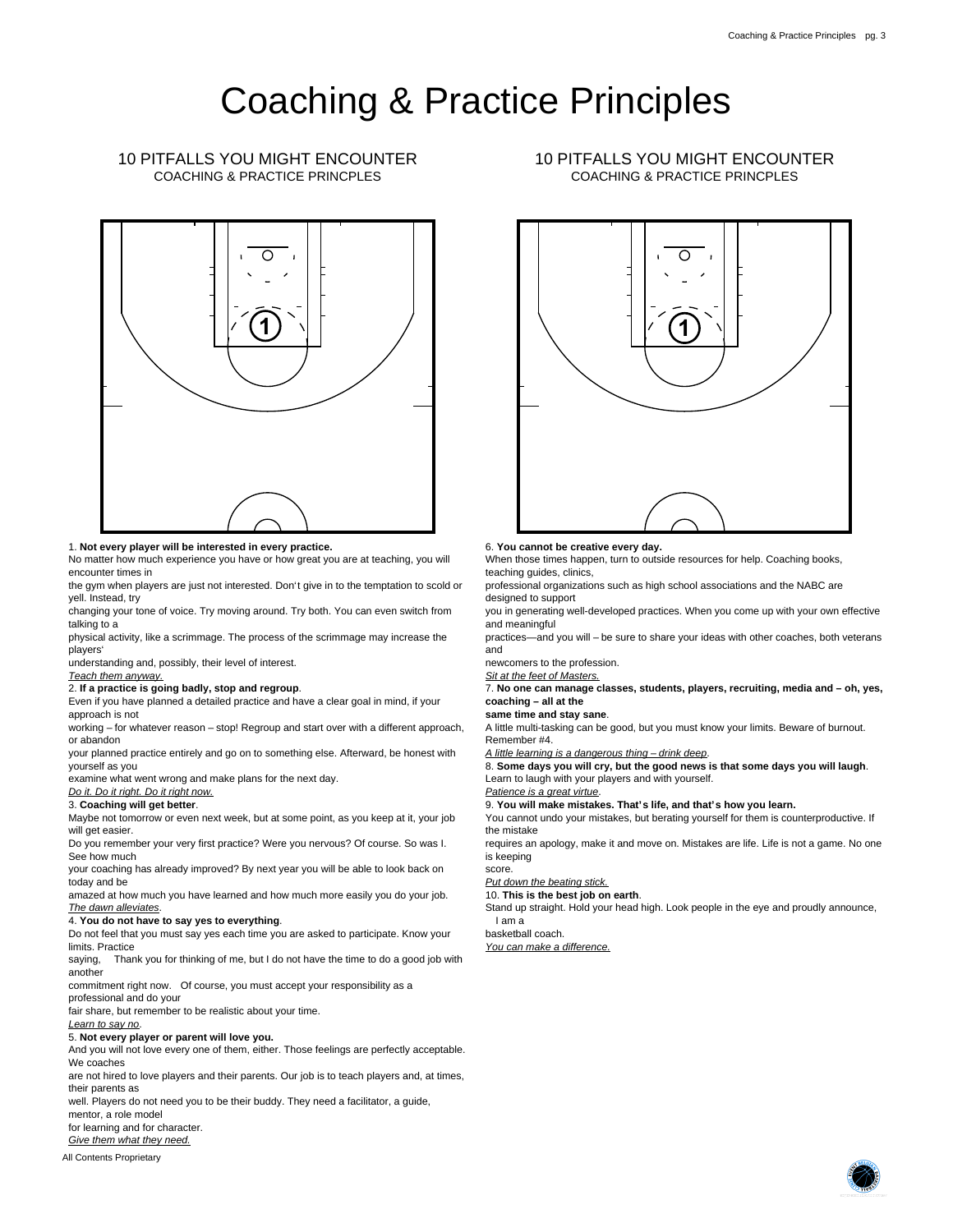COACHING & PRACTICE PRINCPLES 11 CHAMPIONSHIP KILLERS



#### **11 Championship Killers**

When the season first starts, every team is in the championship hunt. Every team sets their eyes on the final prize – winning a championship and being crowned #1.

Legendary Hall of Fame football coach Bill Parcells once said, '**In order to win, you have to figure out what makes you lose.'**

That is a powerful concept.

So before you can win a championship, you need to figure out what will prevent that from happening.

Here are 11 Championship Killers:

1. **Entitlement**: Players don't feel they need to earn a championship. They think it will happen automatically based on tradition or last year's success. 2. **Arrogance**: Similar to entitlement, players don't think losing is even possible. They lack respect for their opponent and for the game itself. 3. **Selfishness**: Players think 'me' and not 'we.' They are more concerned with individual stats than with winning.

4. **Complacency**: Players think 'good enough' is good enough. It isn't.

5. **Lack of Confidence**: Too much confidence (see #2) is a major problem. But so is a lack of confidence. You have to believe you can win it all.

6. **Lack of Effort**: This one better be obvious.

7. **Lack of Trust**: Players need to trust coaches. Coaches need to trust players. Lack of trust on either side will create dysfunction and dissention and cause the entire ball of yarn to unwind.

8. **Lack of Conditioning**: It is a long season. If players run out of gas mid-way through, they can't finish the race!

9. **Lack of Commitment:** Winning a championship requires commitment on and off the court. Staying up late on your computer the night before a game or getting in academic trouble shows a severe lack of commitment. 10. **Lack of Leadership:** Coaches can't be the only leaders on the team. Period.

11. **Lack of Role Acceptance:** Basketball is a team game. Every player on the team, from the leading scorer to the last player on the bench, has a specific role. To win a championship, every player on the team must know, accept and take pride in their role.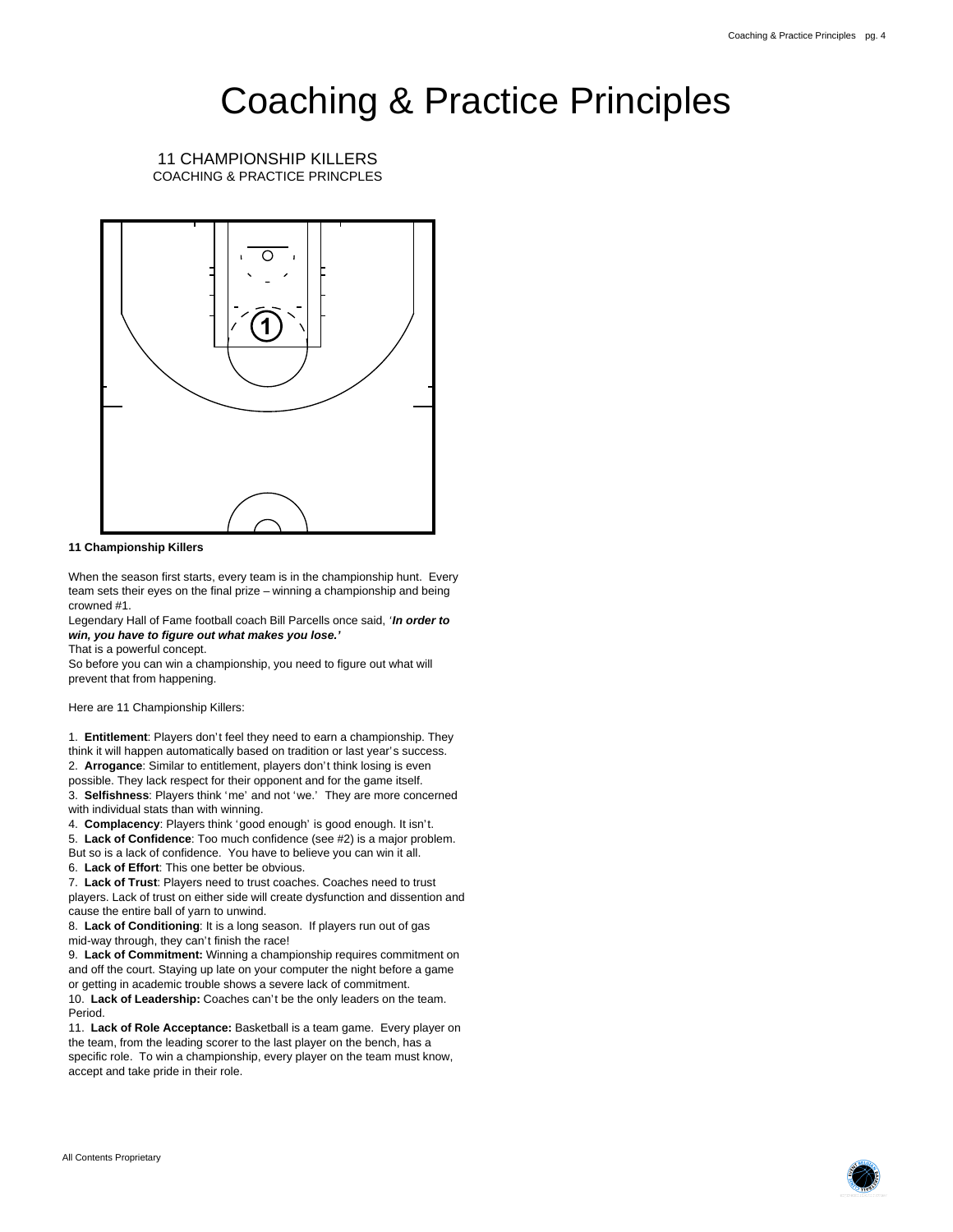COACHING & PRACTICE PRINCPLES 12 COACHING 'ABSOLUTES'



1. Basketball, like every other sport, is predicated on the execution of the fundamentals.

2. The coach is a teacher; his subject is the fundamentals.

3. The highest level of achievement is attained by the teams with the best conditioned players.

4. Even the greatest players have a level of improvement to achieve.

5. Even the greatest players accept coaching and value the need for discipline and the order that it brings to the team.

6. Winning is more related to good defense than good offense.

7. Break-down drills, under simulated game conditions, are essential to team success.

8. Teams that play together beat those with superior players who play more as individuals.

9. There are no physical limits to individual achievement.

10. Although the game has become more sophisticated, simpler

is better in developing and teaching a system of play.

11. Players draw confidence from a poised, alert coach who anticipates changing in game conditions.

12. Teams that never concede defeat can accomplish incredible victories.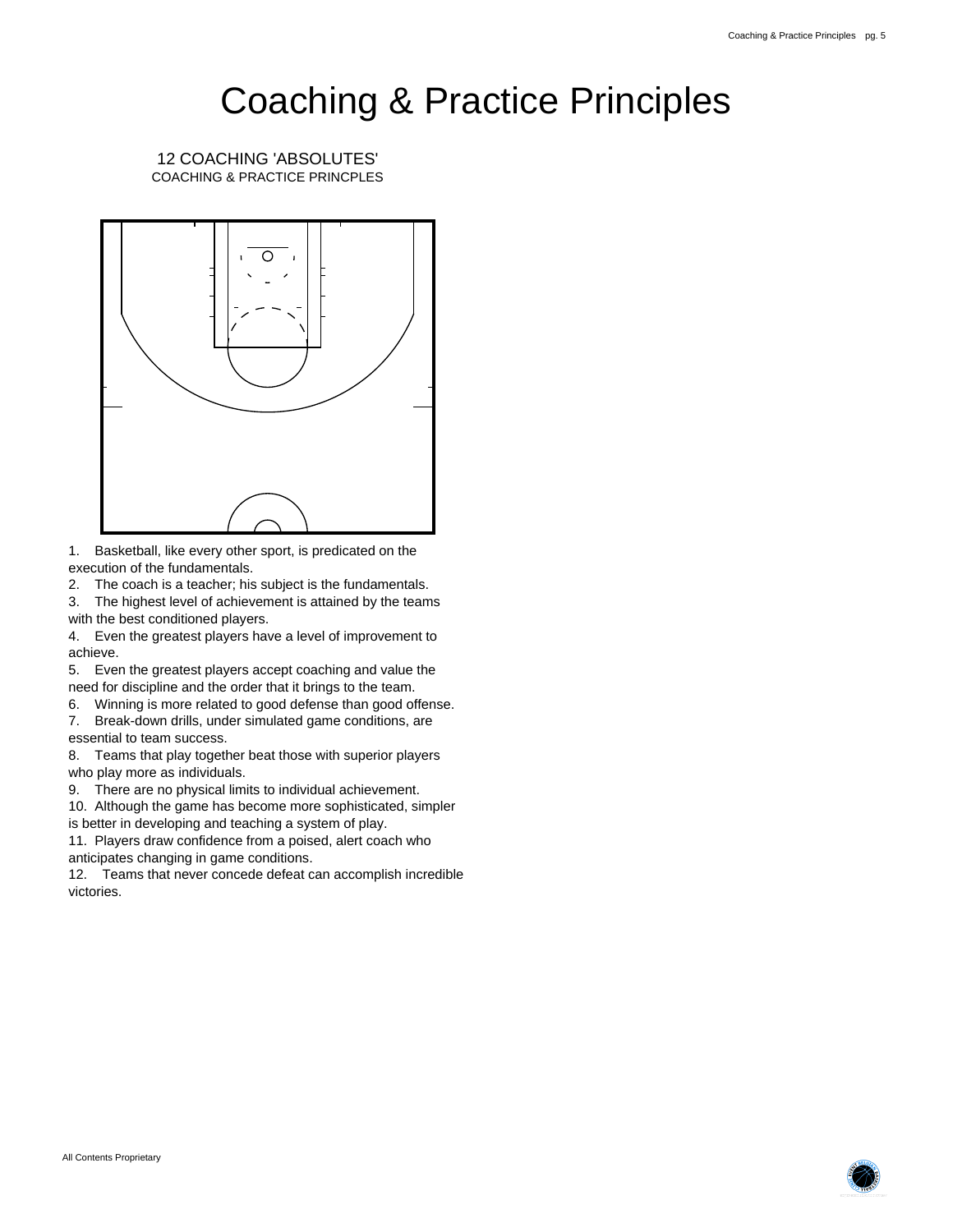COACHING & PRACTICE PRINCPLES 14 QUALITIES OF A MASTER COACH



Here are 14 qualities of a master coach:

- 1. A master coach has a purposeful mission.
- 2. A master coach is a big thinker.
- 3. A master coach has high character.
- 4. A master coach embraces change.
- 5. A master coach has empathy.
- 6. A master coach takes calculated risks.
- 7. A master coach has a high basketball I.Q.
- 8. A master coach is decisive.
- 9. A master coach uses authority appropriately.
- 10. A master coach is an effective communicator.
- 11. A master coach is a servant leader.
- 12. A master coach is courageous.

13. A master coach is fully committed to the betterment of their players (on and off the court).

14. A master coach works on their craft every single day.

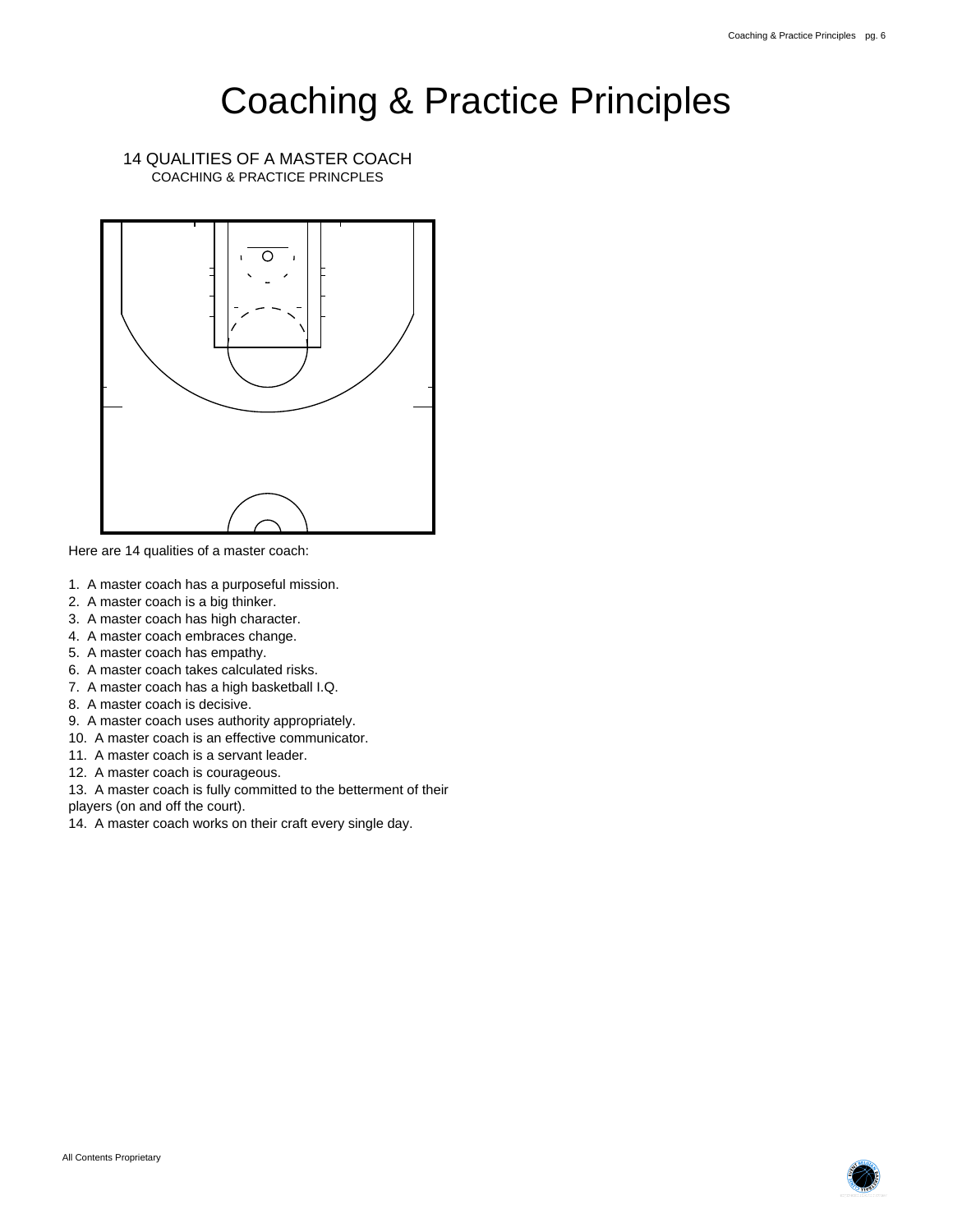COACHING & PRACTICE PRINCPLES 24 E's OF BASKETBALL SUCCESS



From King James to KD and Coach K to Coach Cal, here are 24 reasons the best are so successful:

They bring **ENERGY** and **ENTHUSIASM** to every workout, practice and game.

They give a tremendous **EFFORT** every time they take the floor.

No matter how accomplished they are, they never feel **ENTITLED**. They work hard to **EARN** their success every day.

They work with **EFFICIENCY**. They know that everything they do matters. They don't waste time or energy.

They are **EAGER** to work, because they truly **ENJOY** the game. They arrive to workouts, practices and games **EARLY**.

They hold themselves to a very high standard and always push to **EXCEED** their own high **EXPECTATIONS**.

They remain poised in the heat of competition (they are never **ERRATIC**). They are extremely **EFFECTIVE** under pressure.

They **EVALUATE** themselves daily. They are **EDUCATED** students of the game.

They perform with precision. They **EXECUTE** every play as well as they can.

They don't expect things to be **EASY**. They **EMBRACE** challenges and constantly push themselves out of their comfort zone. They always go the **EXTRA** mile.

They are confident in their abilities, but they always keep their **EGO** in check. They always feel they have more to prove. They are never content. They are never satisfied.

They show their **EMOTION** (passion) and **ENGAGE** and inspire those around them.

They set standards for themselves and for their team and they **ENFORCE** those standards daily.

They eat well, stay hydrated, get ample rest, train appropriately, and watch film so that they are **EQUIPPED** to perform with **EXCELLENCE**.

**How many of these do YOU do?**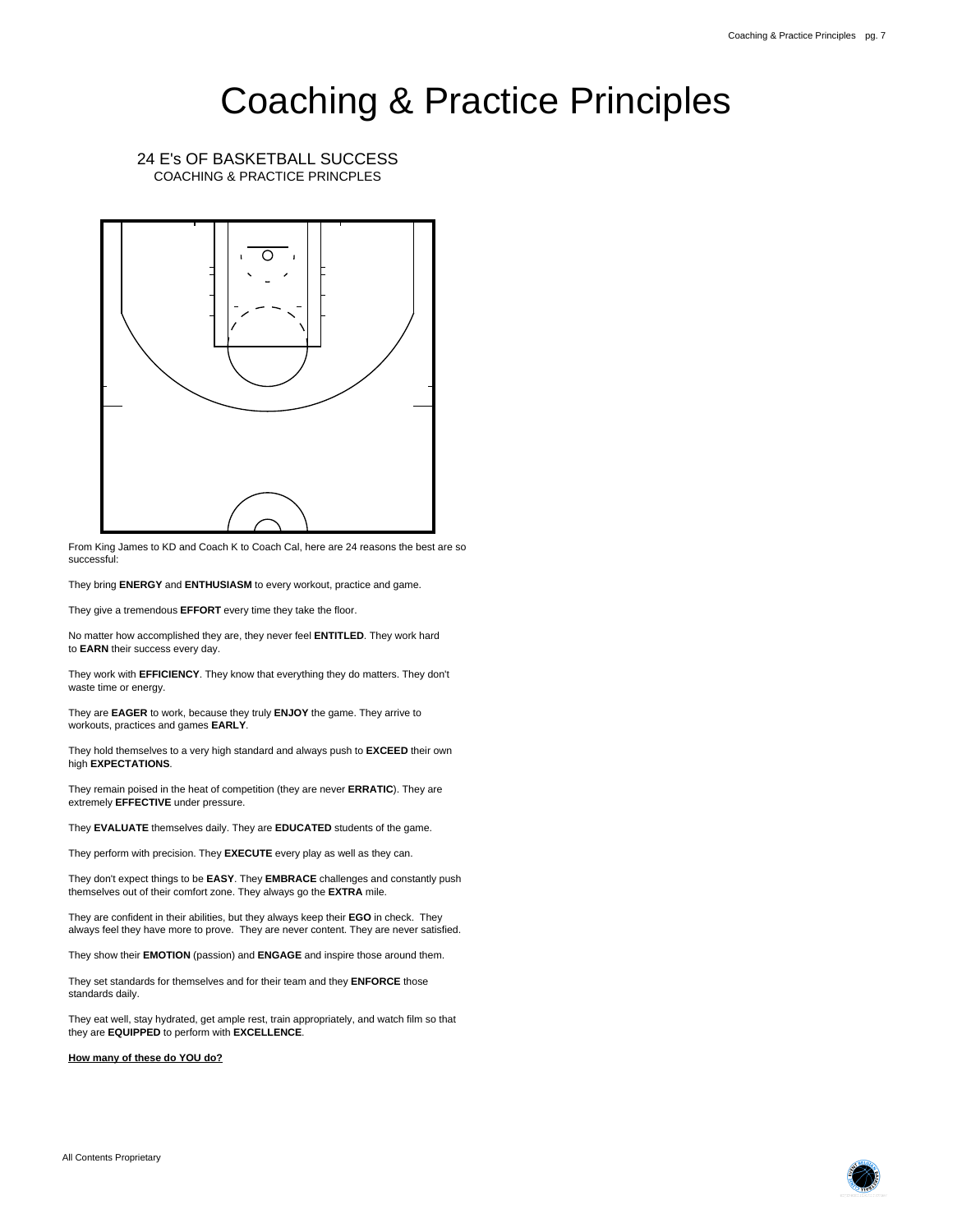## COACHING & PRACTICE PRINCPLES 37 ESSENTIALS TO BE A SUCCESFULL COACH



1. **Be an excellent teacher** : be an unbelievable teacher in the fundamentals of the game and increase the ability of your player(s).

- 1. **Player/Coach relationship :** have a rapport with your players on and off the court (= trust factor on and off the court)
- 
- 2. **Sell your system :** sell your system every single day, not just the first team meeting

3. **Motivation :** challenge you players and push them to go just that little bit further 4. **Organization :** be a great organizer not only in the off season, but also during the entire

season. Organize your staff and have a separate calendar for every assistant coach.

5. **Create an identity :** create an identity for your team and make your team to want to take this identity to the next level.

6. **Be positive :** the player must understand that you're on his side. Use negative comments in a winning streak and positive comments during a losing streak. Use positive reinforcement to bounce back after a loss and surprise your team by being positive after a loss.

7. **High energy :** if you coach with high energy (not only during a game), you'll get players with high energy

8. **Be in good physical condition :** being out of shape limits your teaching ability. Your physical condition is an example for your players.

9. **Intensity :** players will play with intensity if you coach with intensity.

10. **Your will to win :** how high is your will to win ? If a coach doesn't take losing lightly, players won't take losing lightly and if a coach willingly accepts losing, his team will do the same.

11. **Understand the rules of the game :** know the rules inside and out. Players will lose faith in a coach who doesn't understand the rules of the game.

12. **Relationships and communication :** conduct yourself properly with the referees. Referees respond to communications, not embarrassment.

13. **Work ethics :** the only way to get ahead of the competition is to out wok them. Where do you rank yourself within your conference, league or entire sport? Where are you compared to coaches in other sports?

14. **Talent evaluation :** how to mesh your team together and what is the most effective way to use the talent that you have. Your record is a direct reflection of your talent evolution capacities.

15. **Ego management :** manage player ego and coaching staff ego, but also your own ego. 16. **Respect factor :** how do you gain respect ? Gain it with al the items we're talking about in this module.

17. **Find a mentor :** a mentor is someone you can lean on for advice. A mentor's advice

isn't limited to your sport. Take advance of your mentor's experience.

18. **The media :** don't lie to the media, respect the job they have to do, but it's your right as a coach not to answer a question.

19. **Consistency :** be very consistent.

20. **Master the X's and O's :** Master them yourself as much as possible and surround yourself with the best X's & O's people you can find, especially within areas you're weak.

### COACHING & PRACTICE PRINCPLES 37 ESSENTIALS TO BE A SUCCESFULL COACH



21. **Brainstorm :** find out ways to make your system better. Meet with other coaches and learn.

22. **The staff :** hire the best coaches you can as an assistant coach and trainer. Be sure your staff is on the same page.

- 23. **Preparation :** be prepared for problems before they occur.
- 24. **Late game preparations :** work on special game situations
- 25. **Handling a loss :** talk to our team about how they should conduct themselves after a
- loss. A postgame loss should include a time of reflection on what went wrong
- 26. **Create a winning environment :** make people feel good about where they're playing.
- 27. **Be creative :** be creative to grab the players attention. Be innovative.

28. **Clearly define roles :** discuss player roles in training camp. Don't lead a player on. Do the same for you're staff.

29. **Create team chemistry :** make your players get along not only off the court but

especially on the court. Let them see things the same during a game. Use events off the floor to increase you're team chemistry.

30. **Ability to communicate :** try to improve you're public speaking abilities. Masters of public speaking can take control of a locker room.

31. **Goal setting :** set goals that are obtainable. Do something goal oriented everyday.

32. **Dedication :** all great coaches are dedicated.

33. **Idea generator :** who is going to be your idea generator? Don't become complacent in idea generation. Change with the times.

34. **Problem solving :** turn a loss into a solution. Always get a solution as quickly as you can.

35. **Opportunity:** Every loss or problem is an opportunity. Players will respect you for that.

36. **Leadership :** above all, a successful coach must be a great leader. Be honest with yourself and your situation.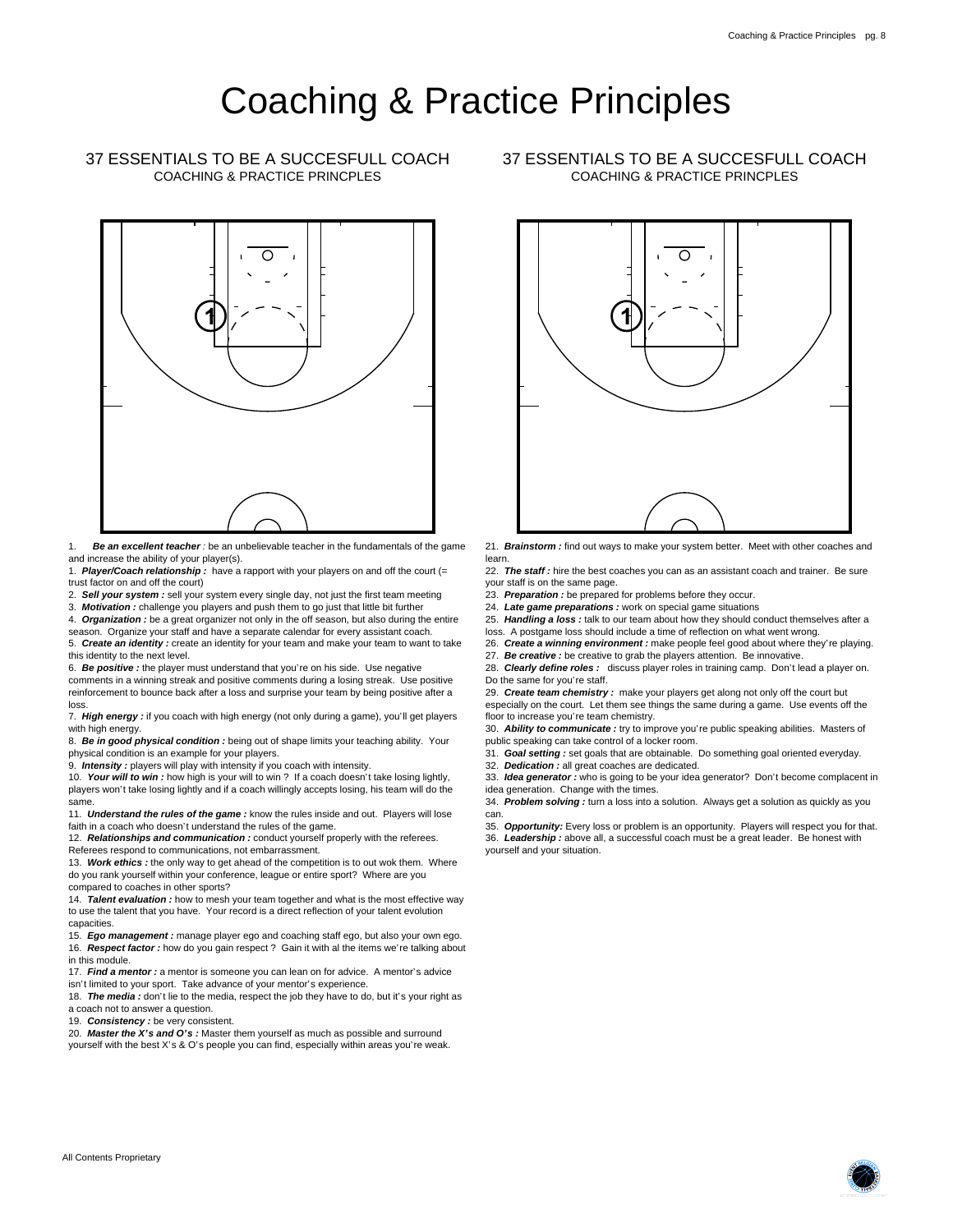COACHING & PRACTICE PRINCPLES 5 ABSOLUTE PRACTICE RULES



- Head coach is always present during practice

A player only can miss practice due to an injury, home emergency or study purposes

- A player comes on time for a practice

- No one is allowed to disturb the coach or player during practice

Tremendous effort is demanded from all players at practice.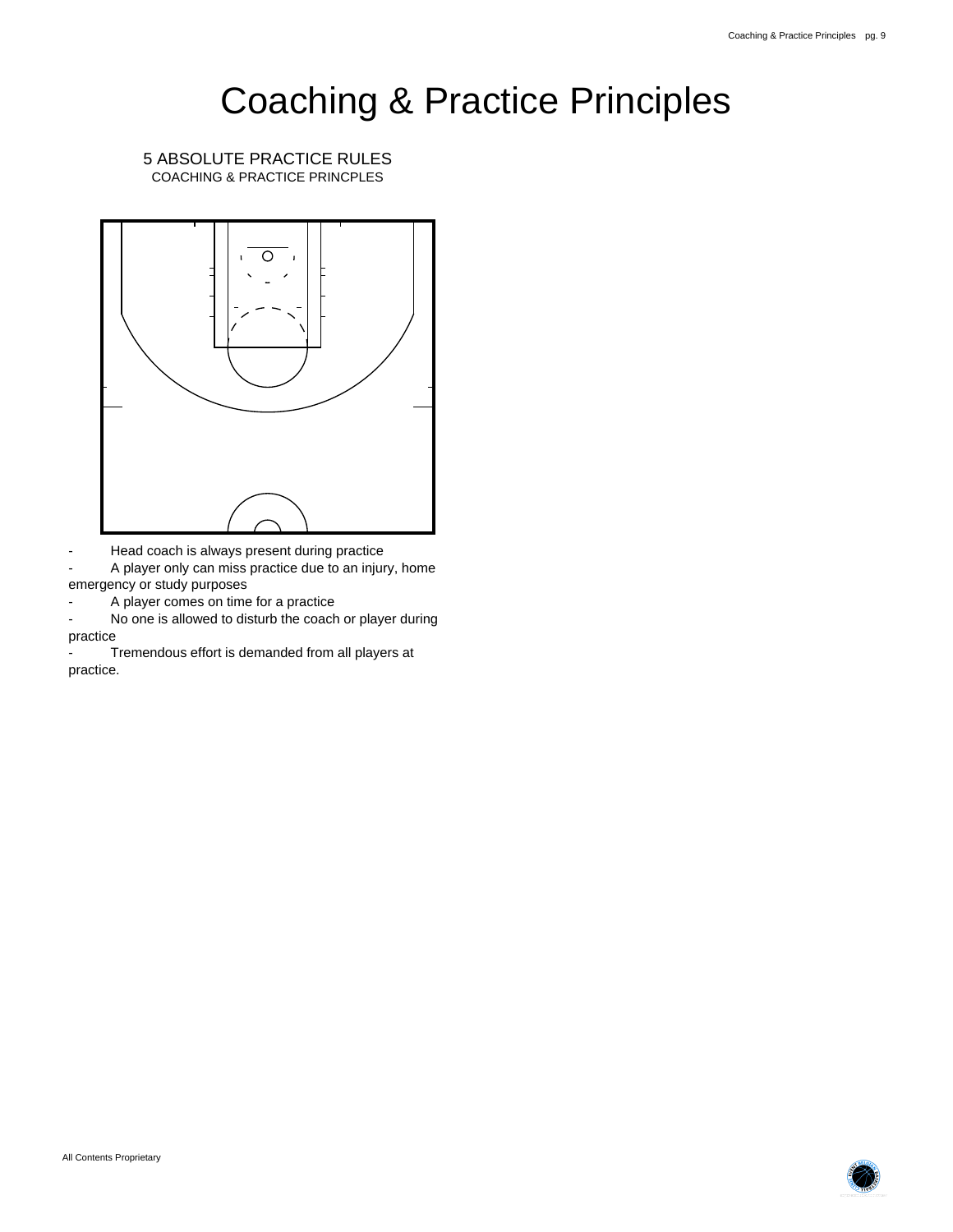COACHING & PRACTICE PRINCPLES 5 LEVELS OF COMMUNICATION



There are 5 levels of communication with players - **use each one less than the one before it as you go down the levels.**

1. **Conversational**: You have the give and take whereby you get to know the player and he/she learns

you as well. You demonstrate you care. Use this the most.

2. **Encouragement**: Voice is animated and enthusiastic. Use it as much as you can, but it has to be a

result of real achievement, not just blowing smoke. But the worst person to be with is the one you

simply cannot please. Be real.

3. **Instructional**: Voice is slightly animated as you attempt to pass on teaching points that may help

your player get better, or that may help him understand the team concept. Use often, but mostly in

practice or in certain 1-1 situations.

4. **Correctional**: Voice increases somewhat in urgency, but this is not to be confused with screaming.

Naturally, this is used on important issues in practices and games to help eliminate errors. Use it

as needed, but if it overwhelms the encouragement level, the team will tune you out sooner than

later.

5. **Go Nuts**: Yes, there is a place for letting them know that they have crossed the line in terms of

lack of effort or execution or attitude, etc. They must know you really care about certain issues.

But, of course you must maintain control here, as it should be a purposeful act. Overdo this level

and you will lose your team by Christmas unless you are winning every game.